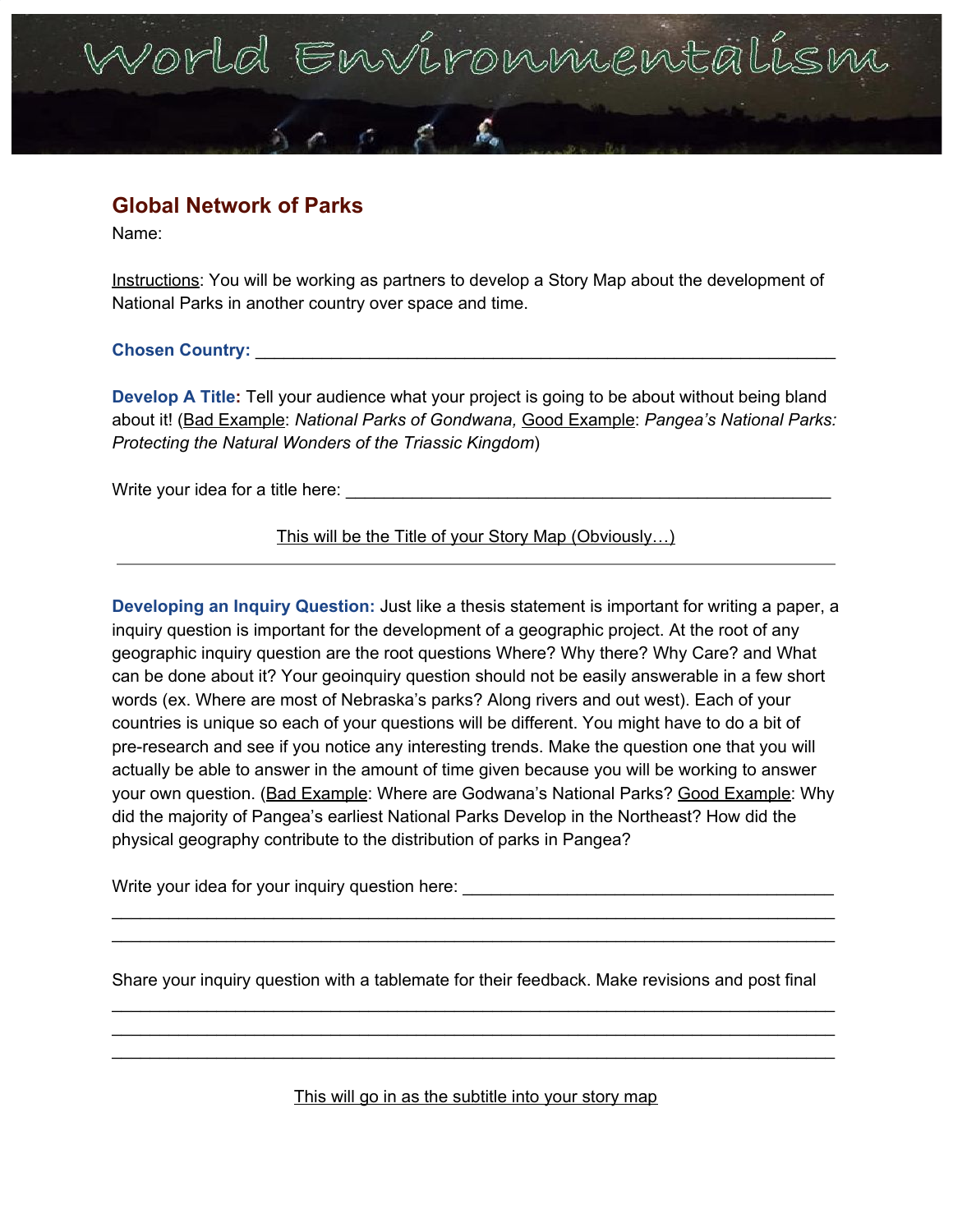

**Collect Your Information:** Do an internet search to answer your inquiry question. Your information will be focused on the development of national parks and protected lands in your country over space and time. Topics that might be helpful for you include:

- When was the first park developed and why was its location chosen?
- Where did the park system and protected areas grow over time?
- Find Major protected areas and the history behind them
- Collect website links that you will be able to refer to later

#### **Required Information:**

- Highlight 5 protected areas in your country and be able to explain their significance.
- Sources listed in APA or MLA Format
- An Answer to the Inquiry question you originally developed

Save your information in a document for now, this will form the body of your story map

### **Organizing your Information: Preparing your Map**

Login to ArcGIS by navigating to [www.arcgis.com](http://www.arcgis.com/) and selecting the **Sign In** option in the top-right corner using the credentials provided by the teacher.

- ➔ Once logged in select the **Map** option that appears along the top bar.
- → Once you have navigated to the map use your mouse to center your screen on your country or type the name of the country into the **Search Bar** in the top right of your map screen. Adjust your view to be able to see the whole extent of the country as necessary.
- $\rightarrow$  To add an outline of your country, open up the Add menu (Add button can be found on the left side of the top bar.
	- ◆ Select that you would like to **Search for Layers** to open up a new menu.
	- ◆ Change the directory where you are searching from My Contents to **ArcGIS Online**.
	- ◆ In the search menu type in "Countries" and add the layer World Countries (Generalized) by esri by selecting it and then clicking the **Add to Map** box that shows up in the details bar.
	- ◆ To change so that only your country shows click out of the Add menu by selecting **Details** in the top bar and then selecting the Content option in the new side bar that opens up. Hover your mouse over the World Countries (Generalized) layer and select the Filter option (a small yellow trapezoid with a flashlight over top). In the menu that opens up change the expression of the filter to "COUNTRY is {Name of Country} and then **Apply Filter**. Only your country should appear now.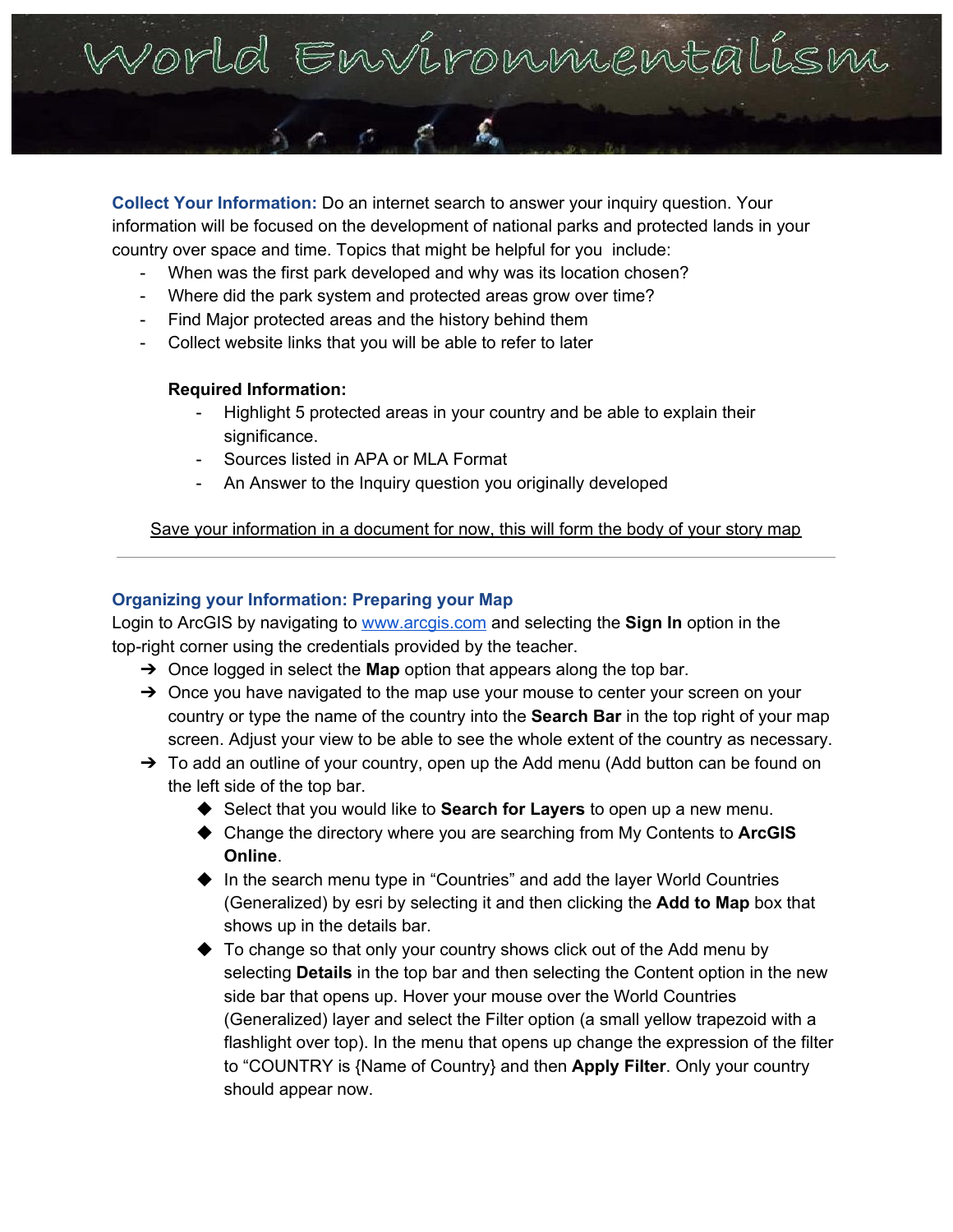Vorld Environmentalism

- Change the symbology of the country by hovering your mouse over the layer's name again and opening the Change Style menu (symbolized by three different colored shapes clumped). Select the **Options** availability for the Location (Single Symbol) box. Left-click on the Symbols (blue hyper-linked words) to open the stylization menu. Change the fill to null by selecting the white box with the red diagonal line through it. Change the outline to a color of your choice with a Line Width of 2 px. Once done click **Ok** to close the style menu, then **Ok** to close the style side bar and **Done** to preserve your changes..
- Change the name of the layer from "World Countries (Generalized)" to {Name of your country} by hovering your mouse over the layer in the Content menu and selecting the three dot to open up the additional options menu. Select the **Rename** option. Type in the name of your country and select **Ok**.
- Turn off the pop up for the layer by following the same steps to open up the additional options menu that you used to rename the layer, but then selecting the Remove pop-up option instead.
- $\rightarrow$  At anytime you might want to change the basemap that appears in the background. To do so select the **Basemap** option in the top bar to open the select a basemap pop-up menu. Select the basemap that best helps compliment the information you are trying to display with your map.



Example of what your map should look like at this point.

➔ M**ake sure you save your map often!** Unsaved changes will be lost. Select the **Save** option along the top bar. The first time you save you will need to enter a Title (Give it a creative title - should not include the word "Map"). Create a couple tags that relate to the purpose of the map, and then write a short summary.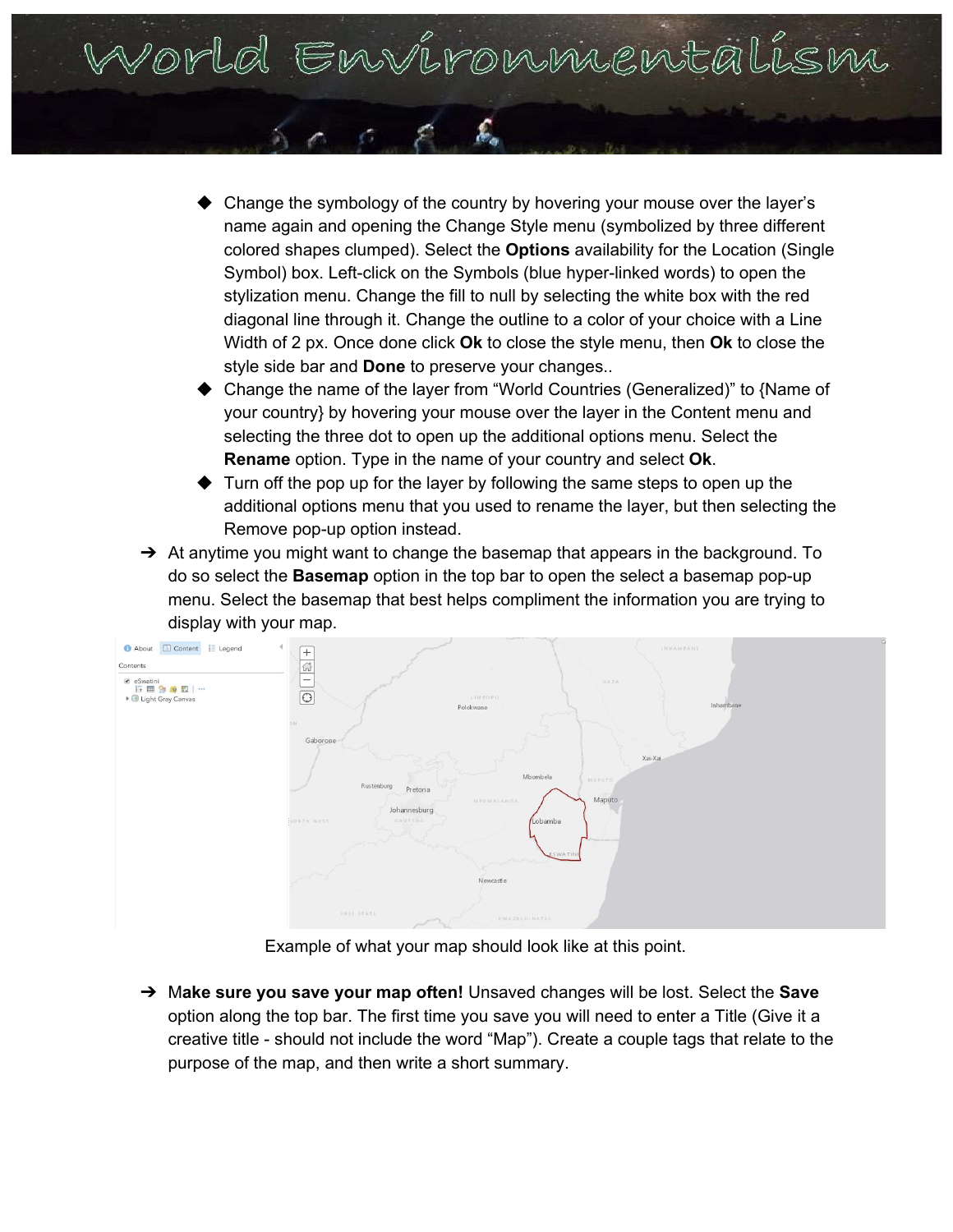### Vorld Environnentalism

#### **Organizing your Information: Adding Information to your maps**

You can add information to your map as a series of points and shapes. These are called *Vector* data. You will add areas to your maps of the five protected areas you want to highlight, and any other information that you think will be helpful in answering your inquiry question. To do so follow the steps below.

- ➔ Open the **Add** drop down menu in the top bar and select the option to **Add Map Notes**.
- → Name your new layer something along the lines of "{Name of Country} Protected Areas"
- → That opens a new menu where you can add a number of points, lines, areas, and shapes.
- $\rightarrow$  To add the parks locations you will most likely want to do the Area option and do your best to trace out the outline as best as possible by clicking along the borders of the area until you have outlined the extent of the protected area.
- → Make sure you add information into the Areas Details box so that your map readers know what they are working with in your map.



- $\rightarrow$  Once you have added all five of your protected areas save your map again and then **Share** your map by selecting the option along the top bar. Select to share the map public. The link at the bottom can be copied and pasted to share the map and anyone will be able to see it without having to login. Once complete click **Done** to close the share menu.
- $\rightarrow$  Once you have added all your necessary information you can close your map. Example: <https://arcg.is/v4Kni>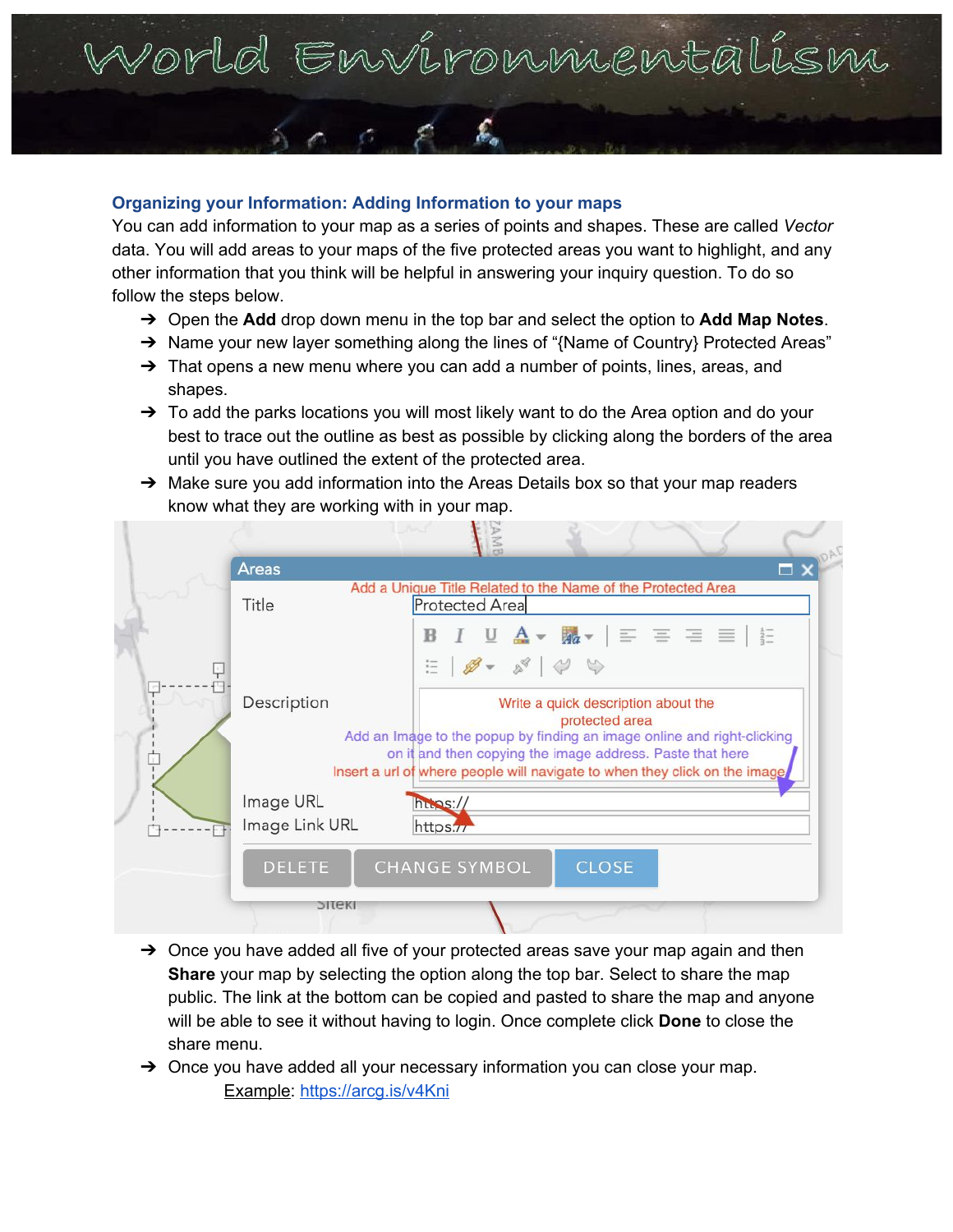### Porld Environniental

#### **Sharing Your Information: Building Your Story Map**

You should have your information all together now so you can start putting it into your Story Map presentation to be able to share with others.

- → Nativage to esri's Story Maps by going to the url <https://storymaps.arcgis.com/>
- **→** Sign in using your normal ArcGIS credentials
- $\rightarrow$  Once in select the option to Create a New Story by clicking on the large green + option.
- $\rightarrow$  In the new window make sure you enter in a title This is the Title you developed earlier
- $\rightarrow$  In the space where it says "Start with a short introduction or subtitle" paste in your inquiry question
- ➔ You can customize the opening view by changing the background using the **Add image or video button**.
- → Add elements to your story map by scrolling down and left-clicking on the little green + button. The required elements you'll need to include are;
	- ◆ A general overview of your findings and an introduction to your project for your readers
	- ◆ Map The map of National Parks that you made in earlier sections of this project
	- ◆ Informational paragraphs about five of the protected areas you decided to include
	- ◆ At least images that are helpful in informing your reader to your question.
	- ◆ An answer to your geoinquiry question that is at least a paragraph (5 sentences)
- → Once you are down follow instructions in the Story Map Submission Form on the class website to submit your Story Map